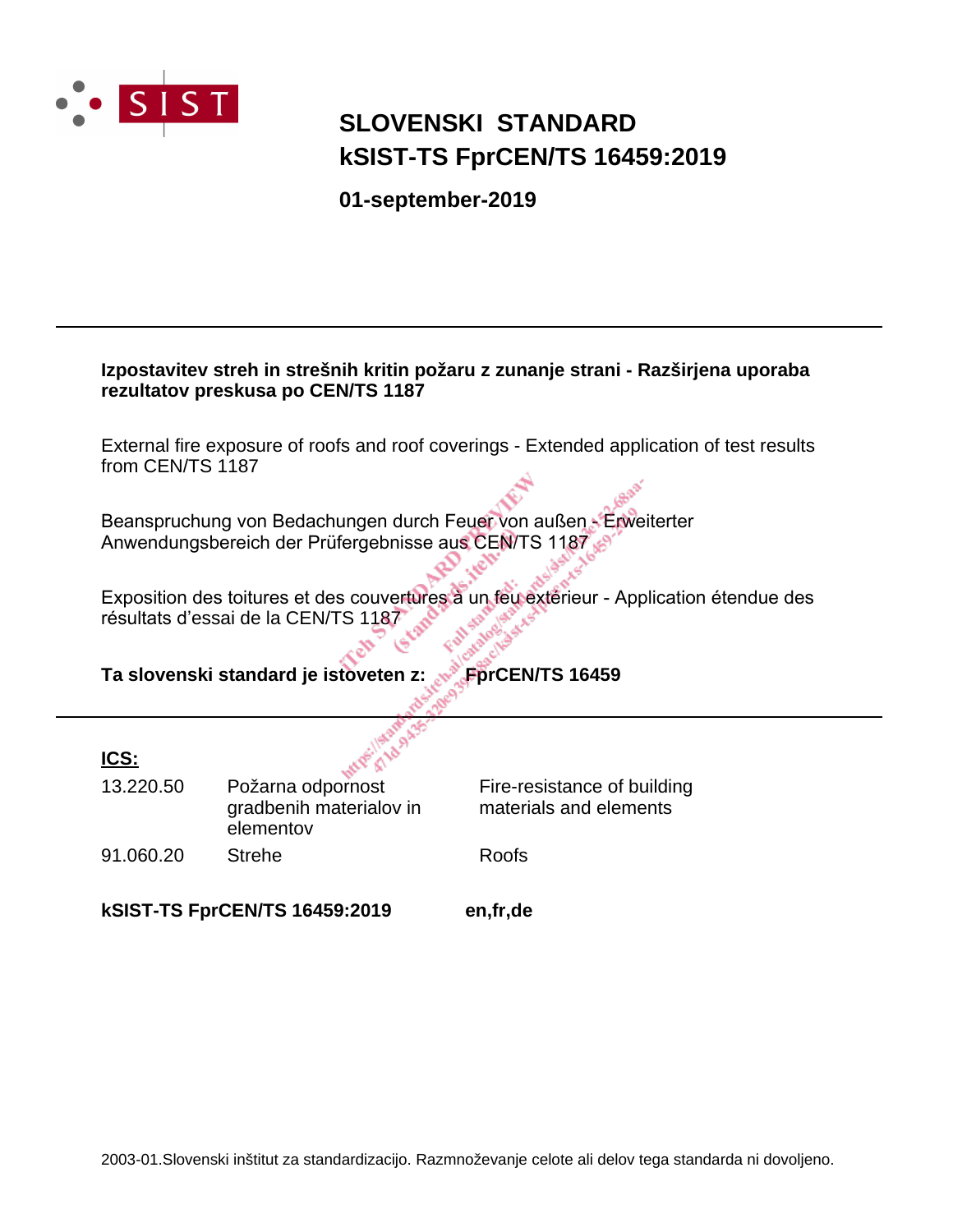Interest of the Acts of Metal Street Gaspie and Metal Acts of Street 2020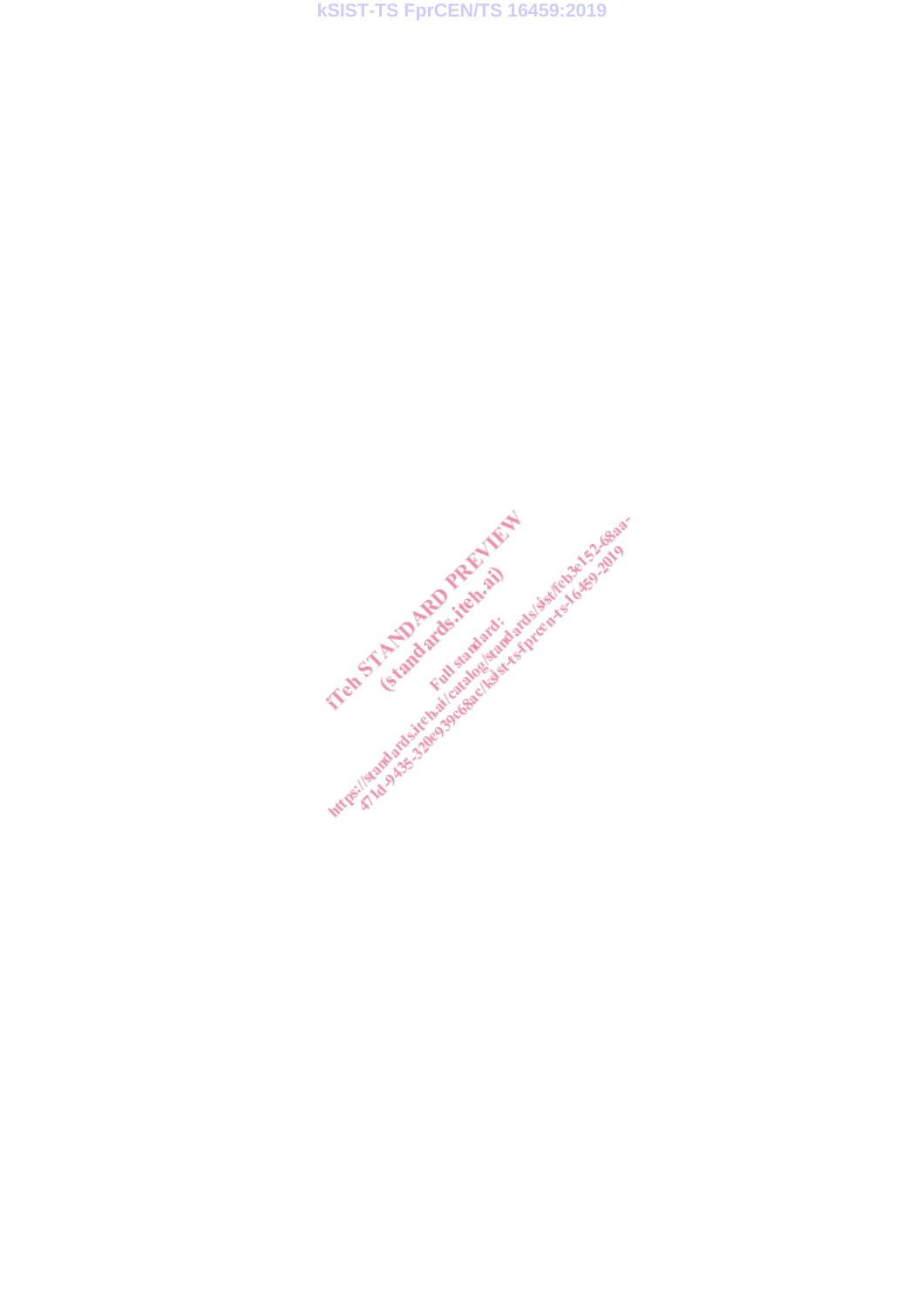# TECHNICAL SPECIFICATION SPÉCIFICATION TECHNIQUE TECHNISCHE SPEZIFIKATION

## **FINAL DRAFT FprCEN/TS 16459**

May 2019

ICS 13.220.50; 91.060.20 Will supersede CEN/TS 16459:2013

English Version

## External fire exposure of roofs and roof coverings - Extended application of test results from CEN/TS 1187

Exposition des toitures et des couvertures à un feu extérieur - Application étendue des résultats d'essai de la CEN/TS 1187

 Beanspruchung von Bedachungen durch Feuer von außen - Erweiterter Anwendungsbereich der Prüfergebnisse aus CEN/TS 1187

This draft Technical S[pecification is submitted to CEN members for Vote. It has been drawn up by](�
n��#�	N�ܚ)861(m��16��jÍG}��B�4�) the Technical Committee CEN/TC 127.

CEN members are the national standards bodies of Austria, Belgium, Bulgaria, Croatia, Cyprus, Czech Republic, Denmark, Estonia, Finland, Former Yugoslav Republic of Macedonia, France, Germany, Greece, Hungary, Iceland, Ireland, Italy, Latvia, Lithuania, Luxembourg, Malta, Netherlands, Norway, Poland, Portugal, Romania, Serbia, Slovakia, Slovenia, Spain, Sweden, Switzerland, Turkey and United Kingdom.

Recipients of this draft are invited to submit, with their comments, notification of any relevant patent rights of which they are aware and to provide supporting documentation.

**Warning** : This document is not a Technical Specification.<br>
without notice and shall not be referred to as a Technical Specification.<br>
Which is a subject to change of the subject to change of the subject to change of the without notice and shall not be referred to as a Technical Specification.



EUROPEAN COMMITTEE FOR STANDARDIZATION COMITÉ EUROPÉEN DE NORMALISATION EUROPÄISCHES KOMITEE FÜR NORMUNG

**CEN-CENELEC Management Centre: Rue de la Science 23, B-1040 Brussels** 

Ref. No. FprCEN/TS 16459:2019 E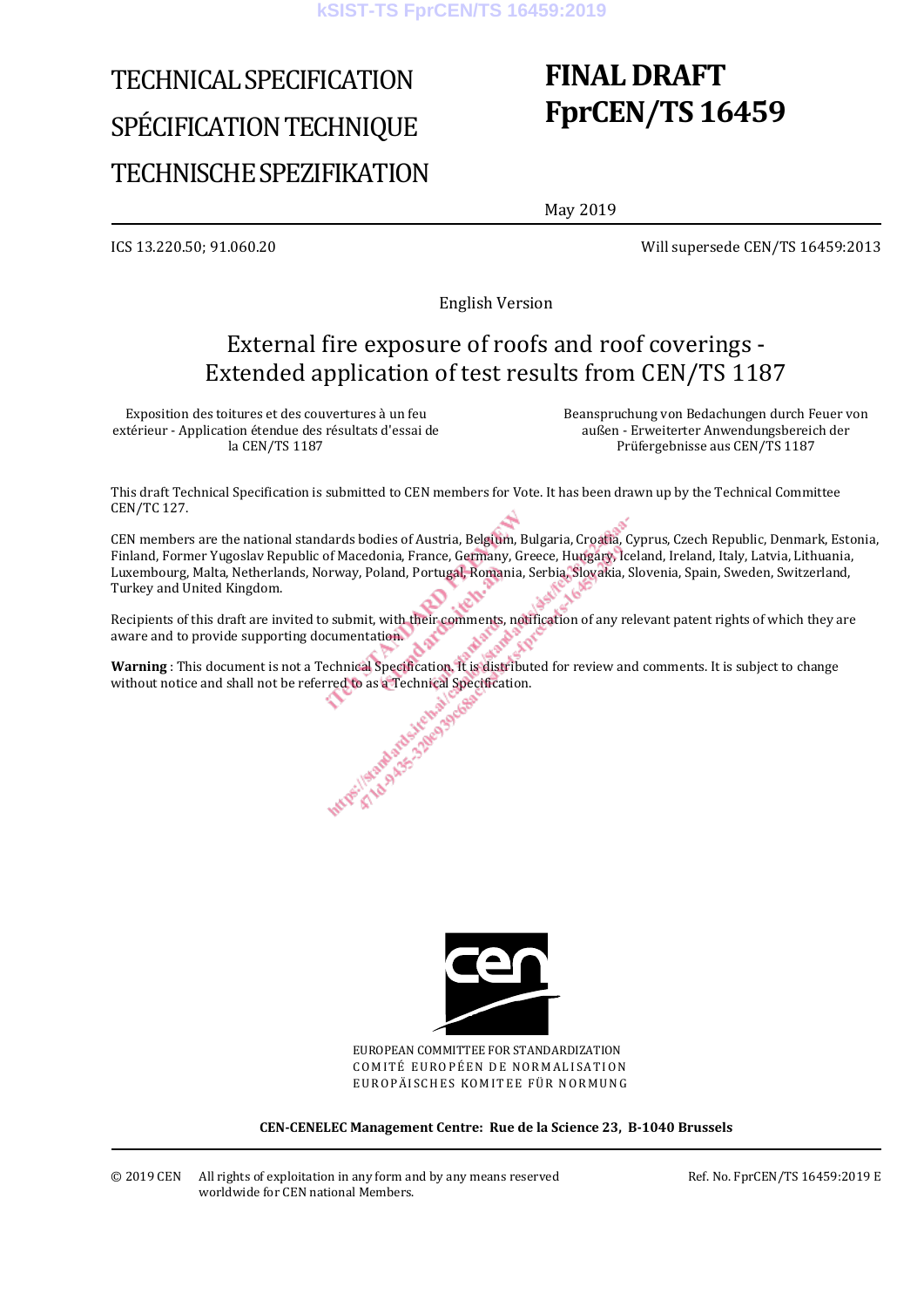## FprCEN/TS 16459:2019 (E)

## **Contents**

| 1            |                                                                                                                                                                                                                                |  |
|--------------|--------------------------------------------------------------------------------------------------------------------------------------------------------------------------------------------------------------------------------|--|
| 2            |                                                                                                                                                                                                                                |  |
| 3            |                                                                                                                                                                                                                                |  |
| 4            | Product and end-use application parameters for roof coverings/roof systems 14                                                                                                                                                  |  |
| 5            |                                                                                                                                                                                                                                |  |
| 5.1          | General principles for extended application for roof coverings/roof systems 15                                                                                                                                                 |  |
| 5.2          |                                                                                                                                                                                                                                |  |
| 5.2.1        |                                                                                                                                                                                                                                |  |
| 5.2.2<br>5.3 |                                                                                                                                                                                                                                |  |
| 5.4          |                                                                                                                                                                                                                                |  |
|              |                                                                                                                                                                                                                                |  |
| 6            | Influence of product parameters and end-use application parameters on external                                                                                                                                                 |  |
| 7            | General guidance to the annexes for application rules.                                                                                                                                                                         |  |
|              | Annex A (normative) Application rules for test results from CEN/TS 1187, test 1, per                                                                                                                                           |  |
|              | product group and/or components and the components of the components of the components of the components of the components of the components of the components of the components of the components of the components of the co |  |
| A.1          |                                                                                                                                                                                                                                |  |
| A.2          | General rules, valid for every product within a product group and/or component 25                                                                                                                                              |  |
| A.3          |                                                                                                                                                                                                                                |  |
| A.3.1        |                                                                                                                                                                                                                                |  |
|              |                                                                                                                                                                                                                                |  |
|              |                                                                                                                                                                                                                                |  |
| A.3.2        |                                                                                                                                                                                                                                |  |
|              |                                                                                                                                                                                                                                |  |
|              |                                                                                                                                                                                                                                |  |
|              |                                                                                                                                                                                                                                |  |
| A.3.3        |                                                                                                                                                                                                                                |  |
| A.3.4        |                                                                                                                                                                                                                                |  |
| A.3.5        |                                                                                                                                                                                                                                |  |
| A.3.6        |                                                                                                                                                                                                                                |  |
| A.3.7        |                                                                                                                                                                                                                                |  |
|              |                                                                                                                                                                                                                                |  |
|              |                                                                                                                                                                                                                                |  |
|              |                                                                                                                                                                                                                                |  |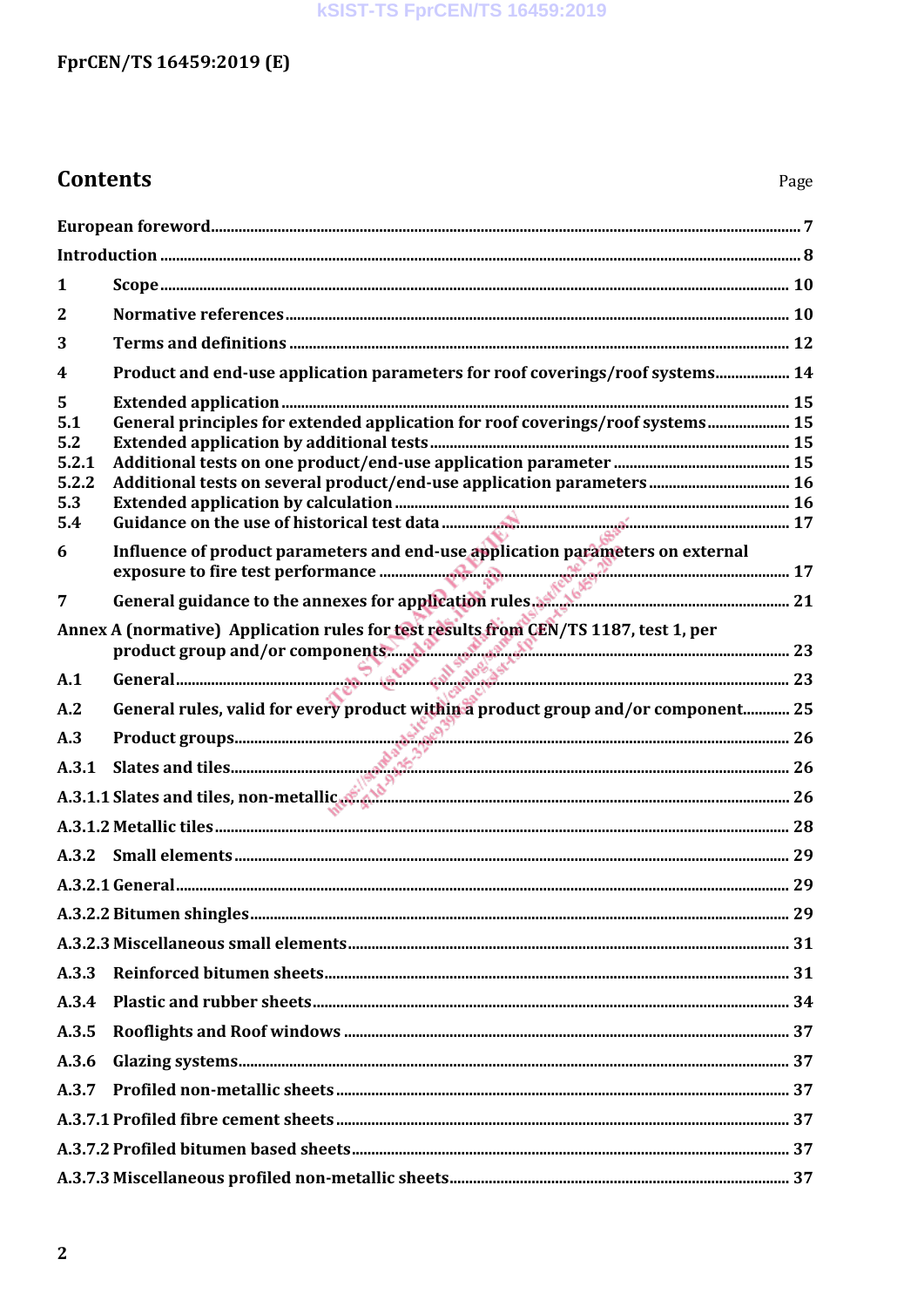| A.3.8        |                                                                                           |    |
|--------------|-------------------------------------------------------------------------------------------|----|
| A.3.9        |                                                                                           |    |
|              |                                                                                           |    |
|              | A.3.11 Reinforced liquid applied roofing waterproofing kits (LAWRK) from PU, PMMA, and    |    |
|              |                                                                                           |    |
| A.4          |                                                                                           |    |
| A.4.1        |                                                                                           |    |
| A.4.2        |                                                                                           |    |
| A.4.3        |                                                                                           |    |
| A.4.4        |                                                                                           |    |
| A.4.5        |                                                                                           |    |
|              | Annex B (normative) Application rules for test results from CEN/TS 1187, test 2, per      |    |
|              |                                                                                           |    |
| B.1          |                                                                                           |    |
| B.2          |                                                                                           |    |
| B.3          |                                                                                           |    |
| <b>B.3.1</b> |                                                                                           |    |
|              | B.3.1.1 Non-metallic slates and tiles (reaction-to-fire Class A1 to A2-s3 d2 according to |    |
|              |                                                                                           |    |
|              | B.3.2 Small elements (reaction-to-fire Class B-s1, d0 to F according to EN 13501-1)  54   |    |
|              |                                                                                           |    |
|              |                                                                                           |    |
|              | B.3.2.3 Miscellaneous small elements                                                      | 55 |
| <b>B.3.3</b> |                                                                                           |    |
|              |                                                                                           |    |
| <b>B.3.4</b> |                                                                                           |    |
| <b>B.3.5</b> |                                                                                           |    |
| <b>B.3.6</b> |                                                                                           |    |
| <b>B.3.7</b> |                                                                                           |    |
|              |                                                                                           |    |
|              |                                                                                           |    |
|              |                                                                                           |    |
| <b>B.3.8</b> |                                                                                           |    |
| <b>B.3.9</b> |                                                                                           |    |
|              |                                                                                           |    |
|              |                                                                                           |    |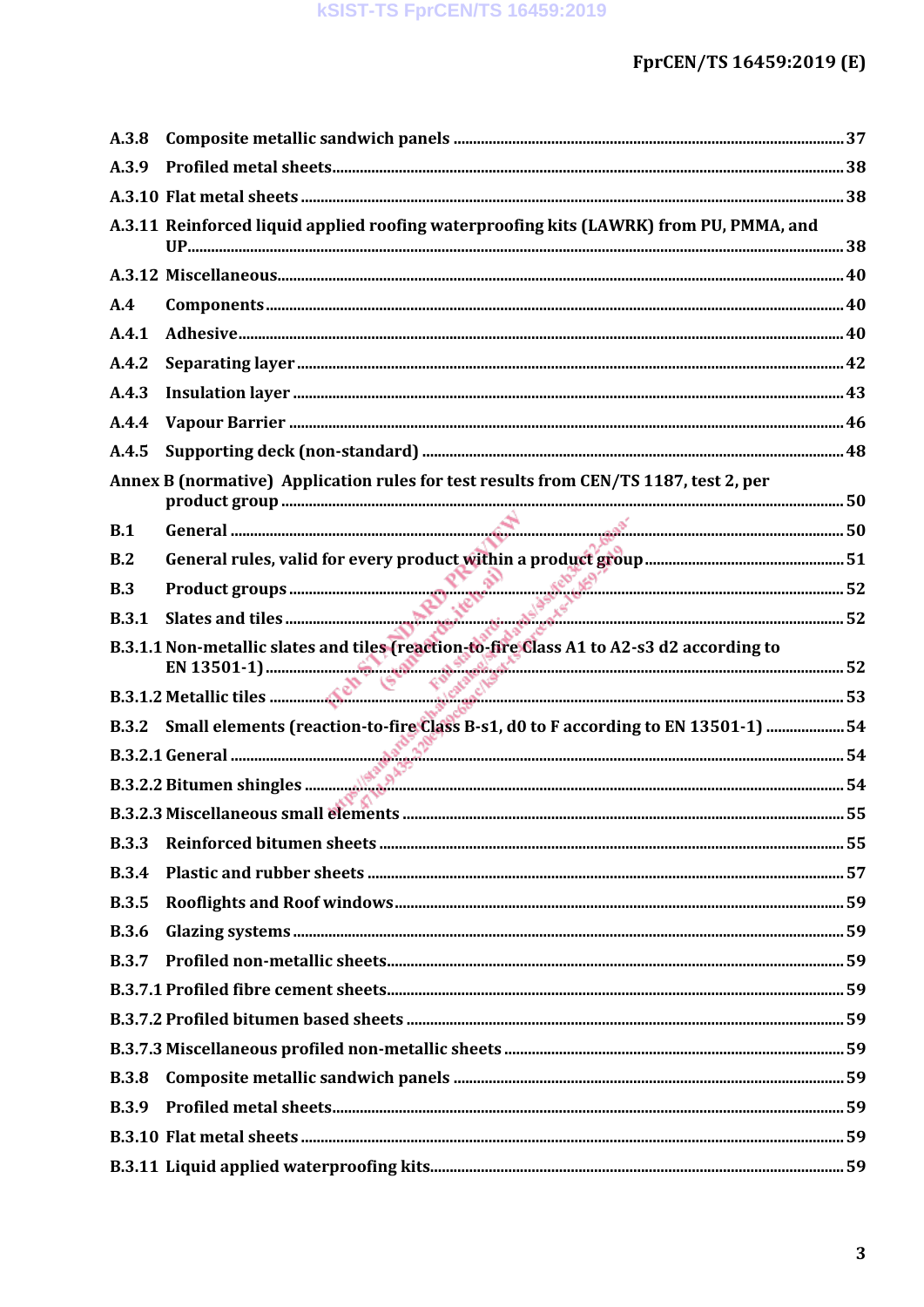|                 | Annex C (normative) Application rules for test results from CEN/TS 1187, test 3, per         |  |
|-----------------|----------------------------------------------------------------------------------------------|--|
| C.1             |                                                                                              |  |
| C.2             |                                                                                              |  |
| C <sub>13</sub> |                                                                                              |  |
| C.3.1           |                                                                                              |  |
|                 | C.3.1.1 Non-metallic slates and tiles (reaction-to-fire Class A1 to A2 - s3 d2, according to |  |
|                 |                                                                                              |  |
|                 |                                                                                              |  |
| C.3.2           | Small elements (reaction-to-fire Class B - s1, d0 to F; according to EN 13501-1)  66         |  |
|                 |                                                                                              |  |
|                 |                                                                                              |  |
|                 |                                                                                              |  |
|                 |                                                                                              |  |
|                 |                                                                                              |  |
|                 |                                                                                              |  |
|                 |                                                                                              |  |
|                 |                                                                                              |  |
|                 |                                                                                              |  |
|                 |                                                                                              |  |
|                 |                                                                                              |  |
|                 |                                                                                              |  |
|                 |                                                                                              |  |
|                 |                                                                                              |  |
|                 |                                                                                              |  |
| C.3.8           |                                                                                              |  |
| C.3.9           |                                                                                              |  |
|                 |                                                                                              |  |
|                 |                                                                                              |  |
|                 |                                                                                              |  |
|                 | Annex D (normative) Application rules for test results from CEN/TS 1187, test 4 for          |  |
| D.1             |                                                                                              |  |
| D.2             | General EXAP rules for CEN/TS 1187, test 4, valid for every product within a product         |  |
| D.3             |                                                                                              |  |
|                 |                                                                                              |  |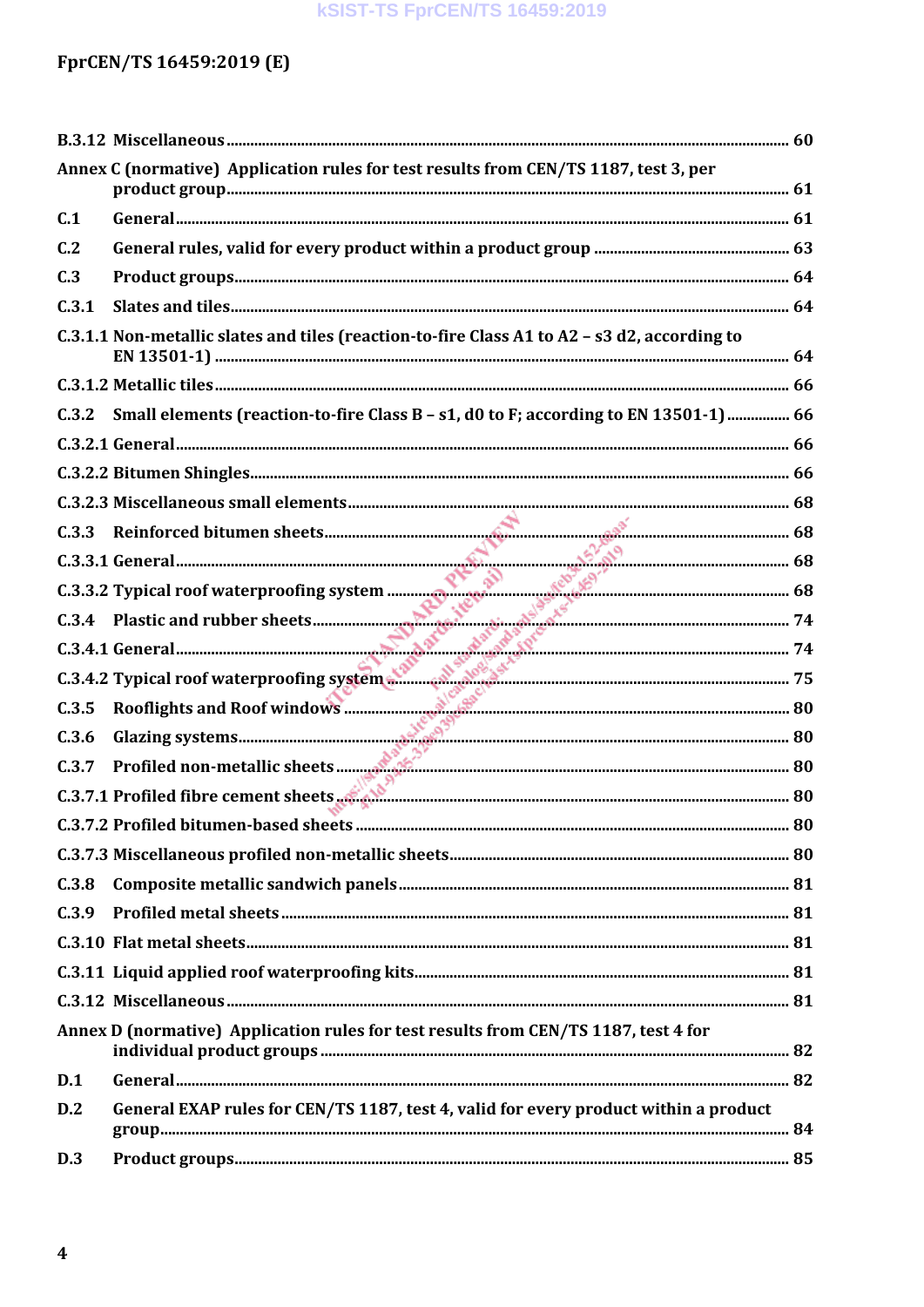| D.3.3 |                                                                                        |  |
|-------|----------------------------------------------------------------------------------------|--|
| D.3.4 |                                                                                        |  |
| D.3.5 |                                                                                        |  |
| D.3.6 |                                                                                        |  |
| D.3.7 |                                                                                        |  |
|       |                                                                                        |  |
|       |                                                                                        |  |
|       |                                                                                        |  |
|       |                                                                                        |  |
|       |                                                                                        |  |
|       |                                                                                        |  |
|       |                                                                                        |  |
|       |                                                                                        |  |
|       | Annex E (normative) Data acceptance principles for the submission of change request to |  |
|       |                                                                                        |  |
| E.1   |                                                                                        |  |
| E.2   |                                                                                        |  |
| E.3   |                                                                                        |  |
| E.4   |                                                                                        |  |
| E.4.1 |                                                                                        |  |
|       |                                                                                        |  |
|       |                                                                                        |  |
|       |                                                                                        |  |
| E.4.2 |                                                                                        |  |
|       |                                                                                        |  |
|       |                                                                                        |  |
| E.4.3 |                                                                                        |  |
| E.5   |                                                                                        |  |
| E.5.1 |                                                                                        |  |
| E.5.2 |                                                                                        |  |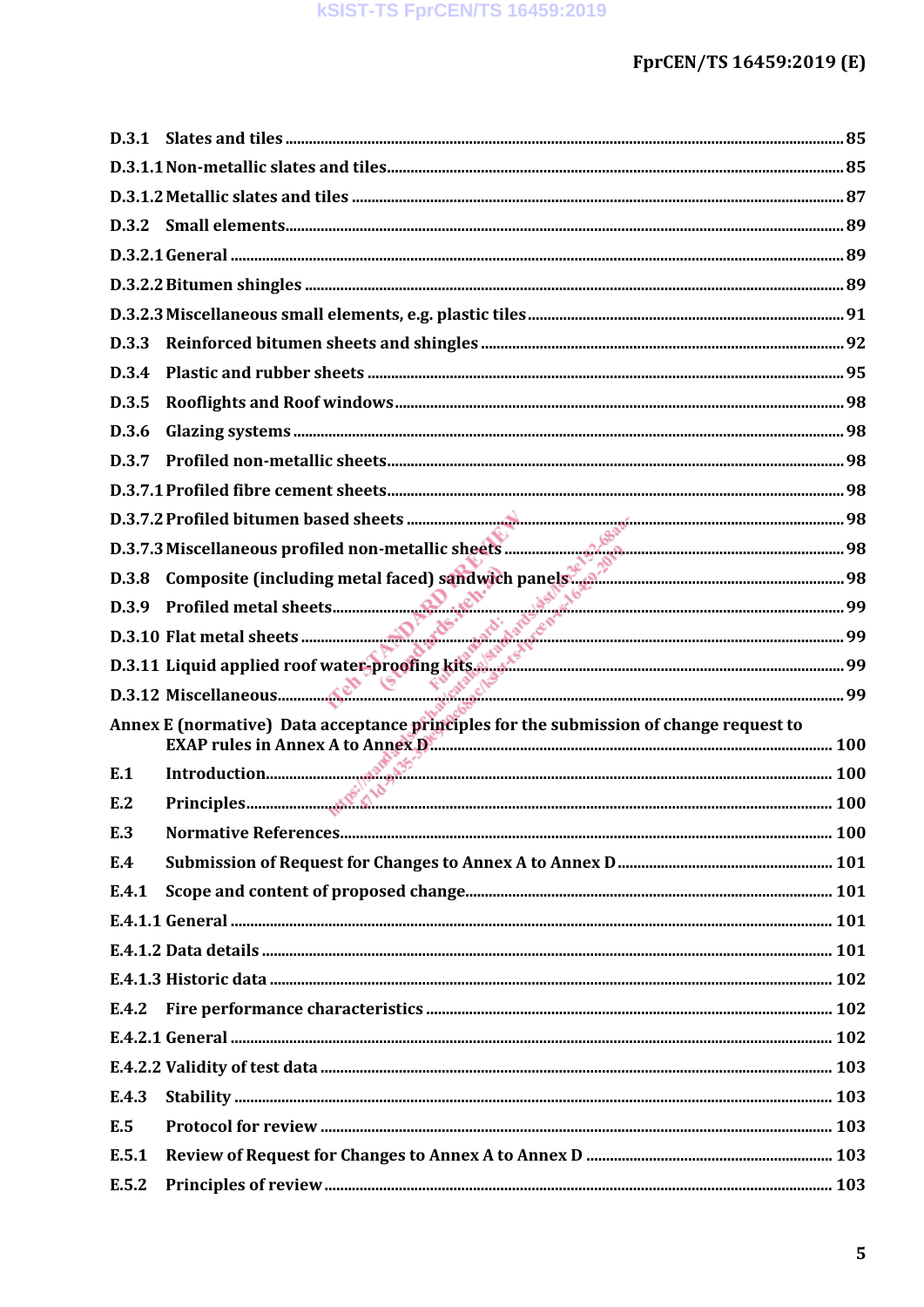|       | E.5.2.2 Substitution of products and components within a roofing system based on                                       |  |
|-------|------------------------------------------------------------------------------------------------------------------------|--|
| E.5.3 |                                                                                                                        |  |
| E.6   |                                                                                                                        |  |
| E.6.1 |                                                                                                                        |  |
| E.6.2 |                                                                                                                        |  |
| E.6.3 |                                                                                                                        |  |
|       |                                                                                                                        |  |
|       |                                                                                                                        |  |
| E.6.4 |                                                                                                                        |  |
|       |                                                                                                                        |  |
| E.6.5 | Scope of change in relation to clauses and sections within the standard 106                                            |  |
| E.6.6 | Impact of the change on any other clause and section within the standard 106                                           |  |
| E.6.7 | Identification of product sectors and other CEN standards which may be impacted by                                     |  |
|       |                                                                                                                        |  |
|       |                                                                                                                        |  |
|       |                                                                                                                        |  |
|       |                                                                                                                        |  |
| E.6.9 |                                                                                                                        |  |
|       | المستند بين المستند بين المستند بين المستند بين المستند بين المستند بين المستند بين المستند بين المستند و Bibliography |  |
|       | MYP / Bandages                                                                                                         |  |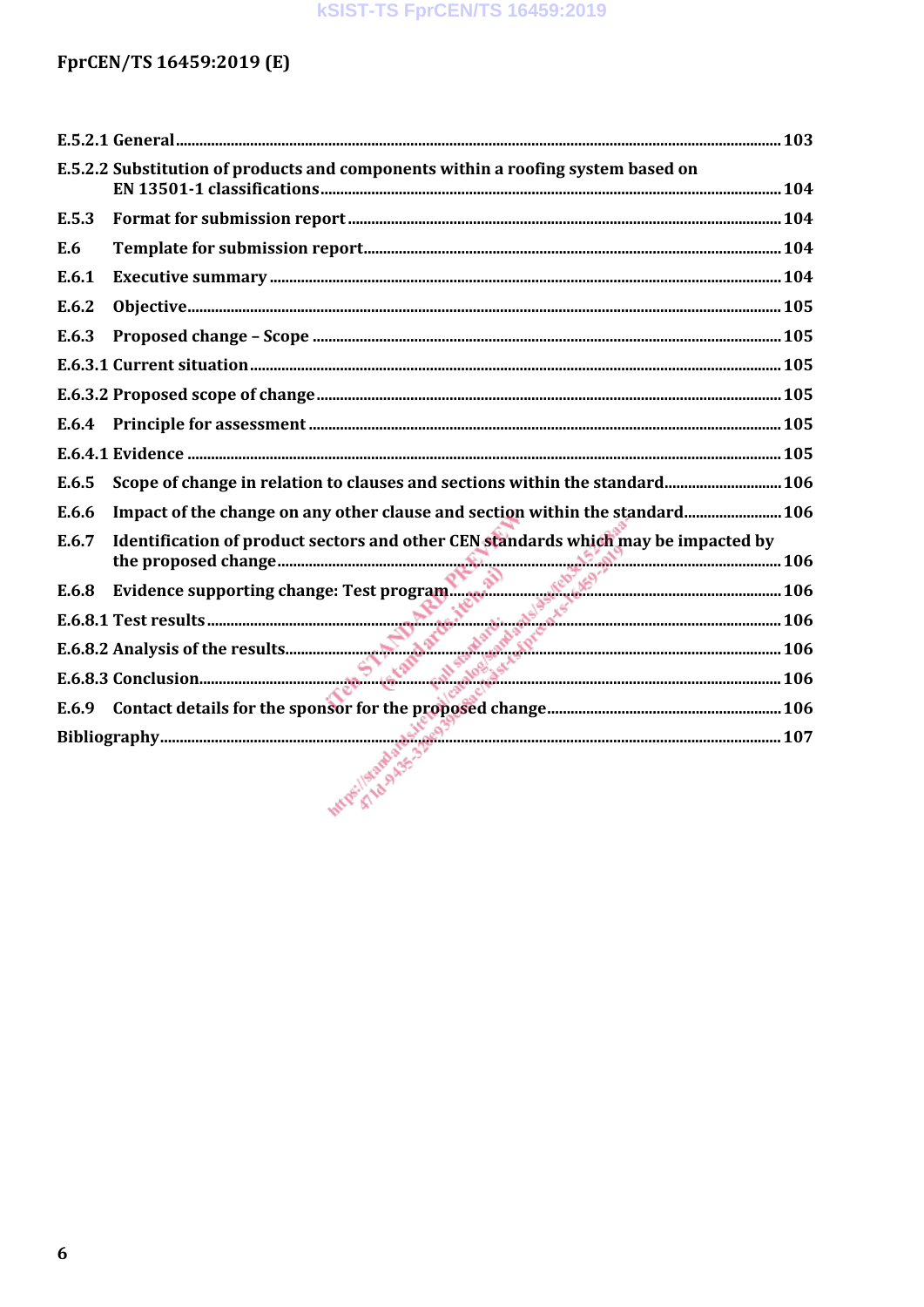## **European foreword**

This document (FprCEN/TS 16459:2019) has been prepared by Technical Committee CEN/TC 127 "Fire safety in buildings", the secretariat of which is held by BSI.

This document is currently submitted to the Vote on TS.

This document has been prepared under a standardization request given to CEN by the European Commission and the European Free Trade Association.

INTERNATIONAL STATE OF THE ASSESSMENT OF THE ASSESSMENT OF THE ASSESSMENT OF THE ASSESSMENT OF THE ASSESSMENT OF THE ASSESSMENT OF THE ASSESSMENT OF THE ASSESSMENT OF THE ASSESSMENT OF THE ASSESSMENT OF THE ASSESSMENT OF T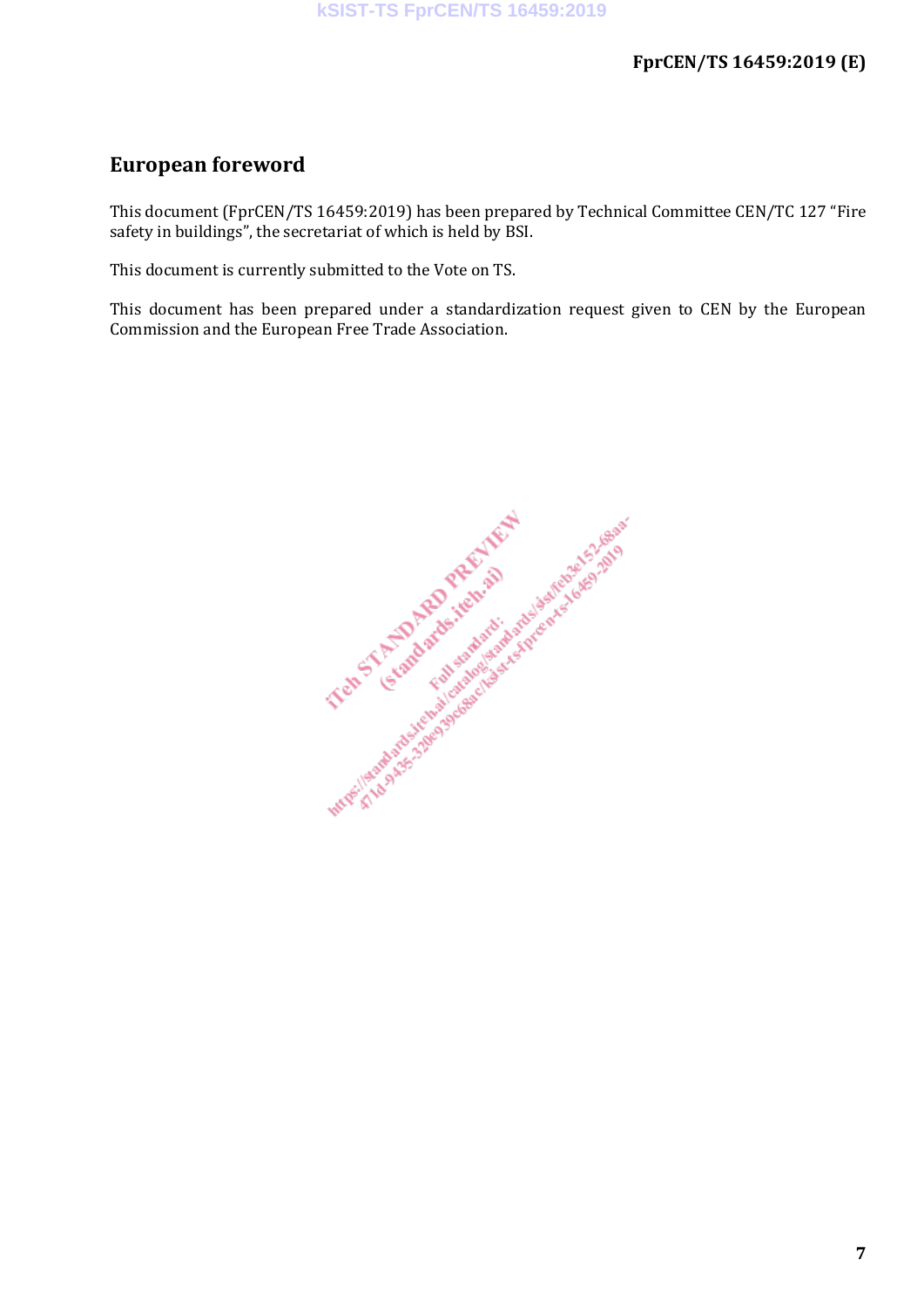## **Introduction**

Fire tests on individual roofs/roof coverings are carried out in accordance with CEN/TS 1187. The results from these tests can then be classified in accordance with EN 13501-5.

In order to derive classifications for similar roofs/roof coverings based on the data determined from CEN/TS 1187, additional rules are needed.

These rules are direct application rules or extended application rules. Rules within the direct field of application of test results are given in EN 13501-5 (these rules correspond to CEN/TS 1187).

This document outlines a procedure to develop rules for extended application and lists application rules which have already been developed in Annex A to Annex D for test methods 1 to 4 from CEN/TS 1187, where Annex A is related to test method 1, Annex B relates to test method 2, and so forth.

Annex A to Annex D have been developed based upon the available information and the roof systems in the market. The objective of this document is to provide a methodology for optimizing the number of tests required to cover the maximum field of application.

Annex E describes a procedure in which data acceptance principles for the submission of change request to EXAP rules in Annex A to Annex D are set.

Whilst special attention [has been focused on roofs typically comprising a suppor](��y9��5P��\���a���Syʳ��G��&���6 ���5ѹ���8�LLg����ဖȖp����z̀G��)t deck/substrate, vapour barrier, insulation layer(s), membranes/roof coverings, there will be occasions when other separating layers or intermediate layers will be needed to satisfy other roof characteristics. These layers should be included in the consideration of the roof/the roof covering being classified.

NOTE Tests 1, 3 and 4 are carried out on a roof construction, whereas test 2 is done on a roof covering with its substrate below. ∾

The decision route from the diagram below shows ways to determine which procedure to follow.<br>The solid line is compulsory, whereas the dotted line is optional.

The solid line is compulsory, whereas the dotted line is optional.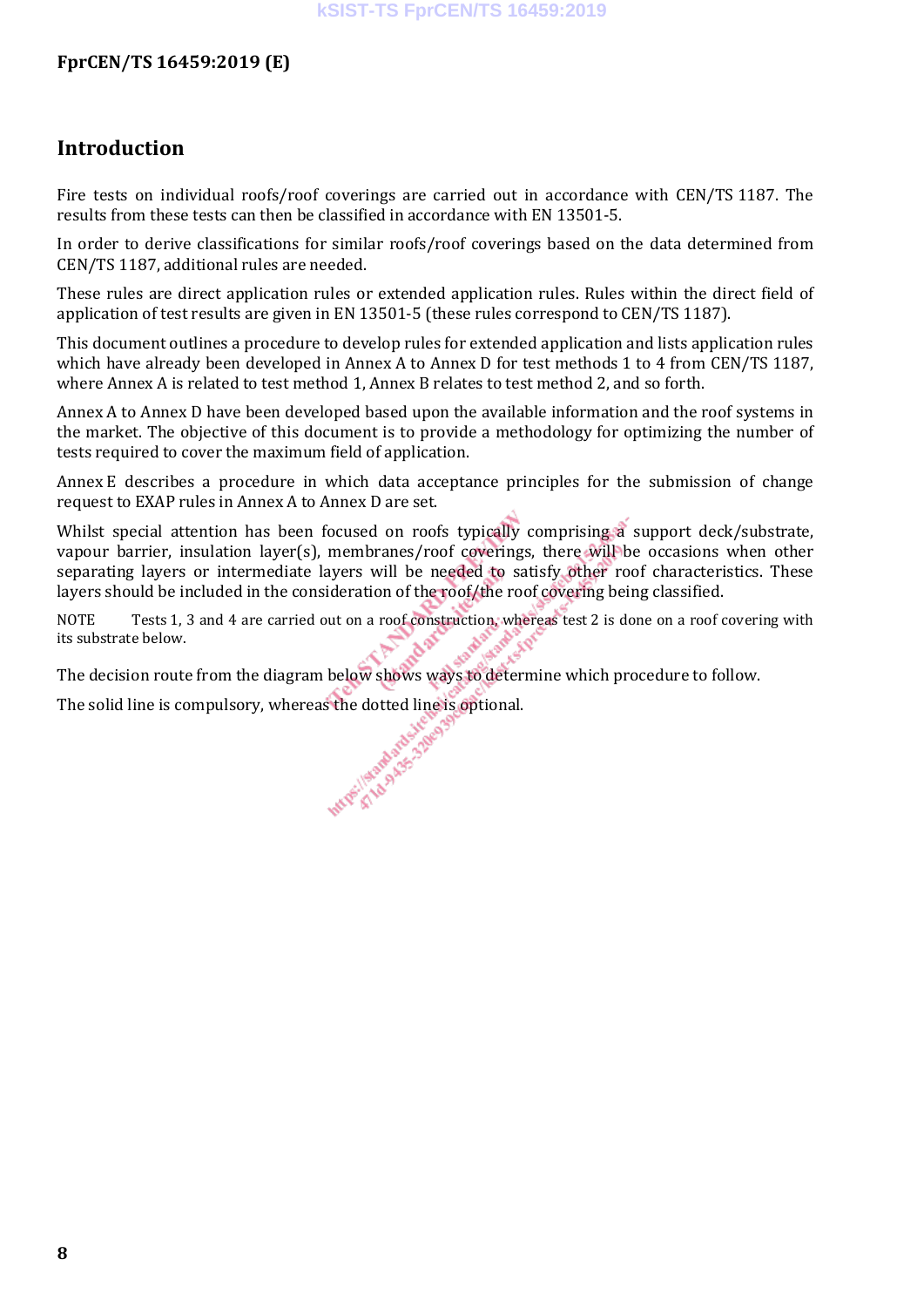

**Figure 1 — Decision process on classification of roofs/roof coverings**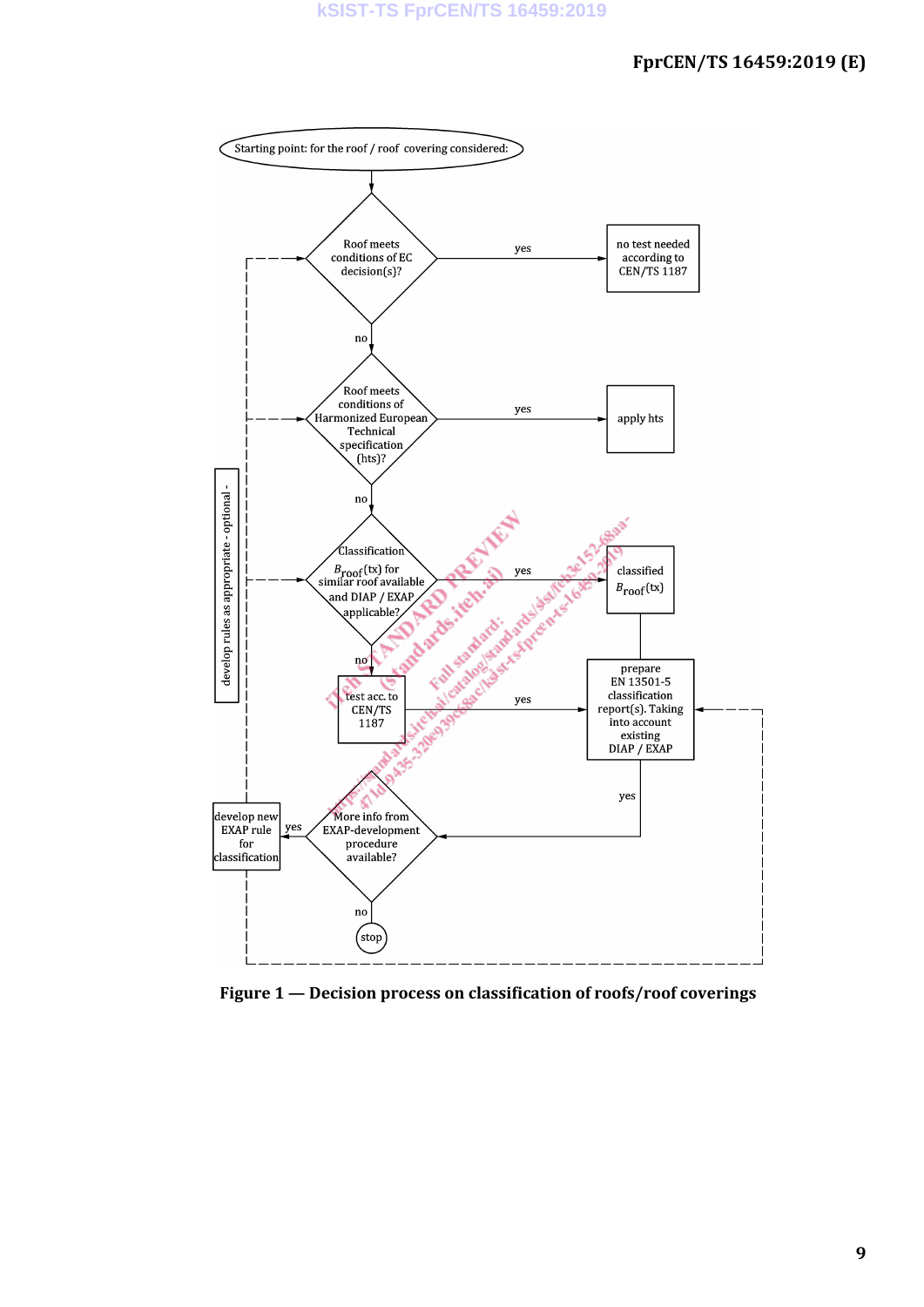#### **1 Scope**

This document gives guidance on the process and development of extended fields of application using test results obtained from CEN/TS 1187, tests 1 to 4, and included in test reports, and other relevant information in order to evaluate and classify the performance of roofs/roof coverings. This document provides a methodology to consider the possible effect(s) on classification to EN 13501-5 from single or multiple changes to the individual product and end-use application parameters of the roof/roof covering.

Specific application guidance is given in Annex A, Annex B, Annex C and Annex D for CEN/TS 1187, tests 1 to 4 respectively.

#### **2 Normative references**

The following documents are referred to in the text in such a way that some or all of their content constitutes requirements of this document. For dated references, only the edition cited applies. For undated references, the l[atest edition of the referenced document \(including any amen](�g�]�4�`�b��K�PL��_27�
�Kr/!]u�s�]כ$/�ާ26��gHe���q.��0b�T�:�Tg���0I�h�H����䥻��#��
Jҏ�Y����)dments) applies.

CEN/TS 1187:2012, *Test methods for external fire exposure to roofs*

EN 490, *Concrete roofing tiles and fittings for roof covering and wall cladding — Product specifications*

EN 492, *Fibre-cement slates and fittings — Product specification and test methods*

EN 494, *Fibre-cement profiled sheets and fittings — Product specification and test methods*

EN 506, *Roofing products of metal sheet— Specification for self-supporting products of copper or zinc sheet*

EN 508 (all parts), *Roofing products from metal sheet— Specification for self-supporting products of steel, aluminium or stainless steel sheet*

EN 534, *Corrugated bitumen sheets — Product specification and test methods*

EN 544, *Bitumen shingles with mineral and/or synthetic reinforcements — Product specification and test methods*

EN 1013 (all parts), *Light transmitting profiled plastic sheeting for single skin roofing*

EN 1304, *Clay roofing tiles and fittings — Product definitions and specifications*

EN 1849-2, *Flexible sheets for waterproofing — Determination of thickness and mass per unit area - Part 2: Plastic and rubber sheets*

EN 12326-1, *Slate and stone for discontinuous roofing and external cladding — art 1: Specifications for slate and carbonate slate*

EN 13162, *Thermal insulation products for buildings — Factory made mineral wool (MW) products — Specification*

EN 13163, *Thermal insulation products for buildings — Factory made expanded polystyrene (EPS) products — Specification*

EN 13164, *Thermal insulation products for buildings — Factory made extruded polystyrene foam (XPS) products — Specification*